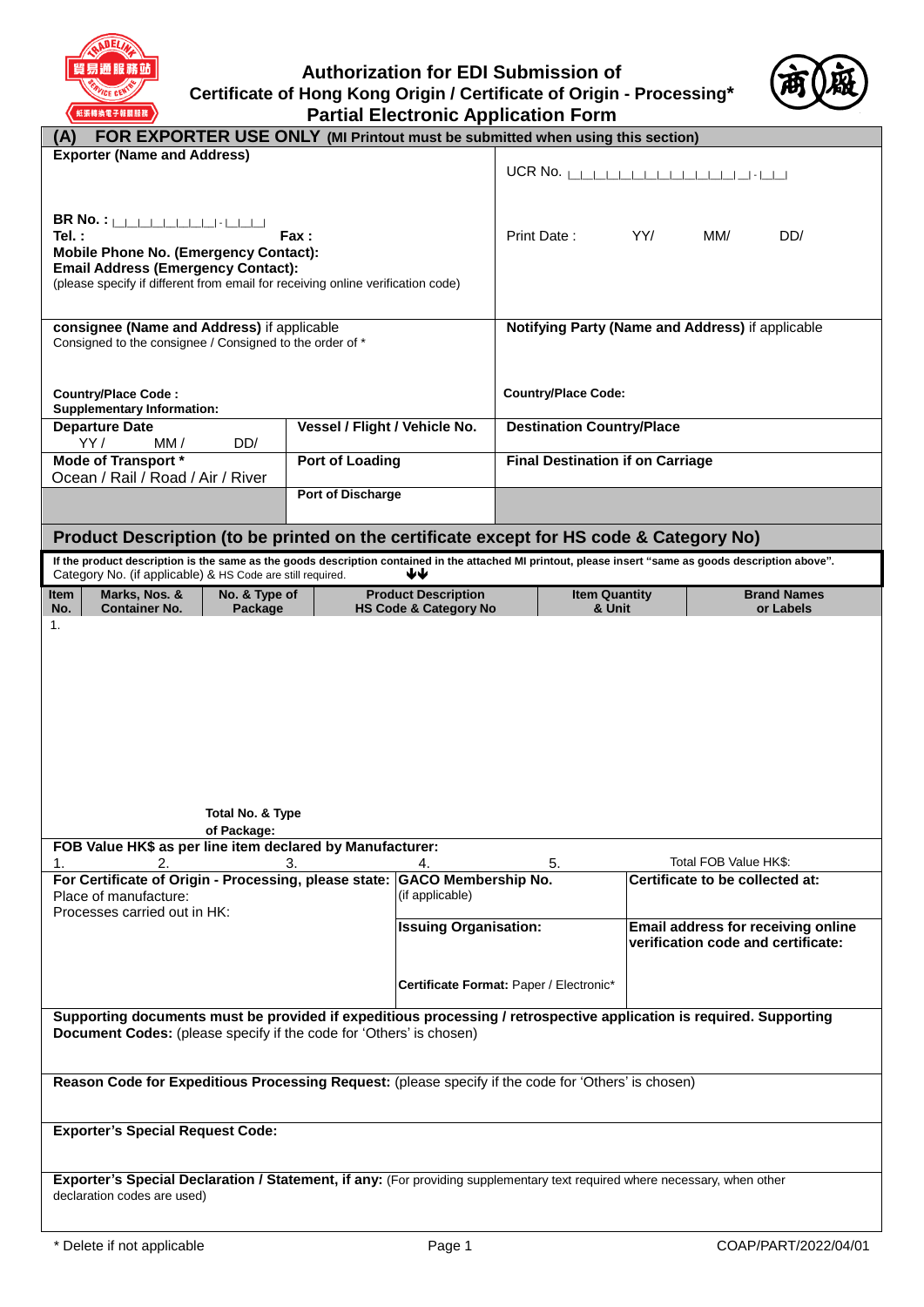|                                                                                                                                         | <b>Exporter's Declaration</b><br>authenticity and validity of the Certificate of Origin. | Standard Declaration: T05 - I hereby declare that (1) I am duly authorized by the exporter to make this declaration on its behalf; (2) all the information<br>given herein has been checked by me on behalf of the exporter and is true; (3) the merchandise described in this application consists exclusively of the<br>goods manufactured / processed / produced by the manufacturer / processor / producer / subcontractor described in the application and will be exported<br>by the exporter in the manner described in this application; and (4) the exporter has not applied to any other Certificate Issuing Organization for a<br>Certificate of Origin in respect of the consignment described in this application. The exporter also authorizes the Director-General of Trade and Industry<br>or the Government Approved Certification Organization with which this application is filed to disclose all or any of the information provided herein to any<br>third parties in Hong Kong or elsewhere including overseas customs authorities and traders, for purposes including but not limited to verification of the |                                                                                                                                           |                                                     |                                                        |  |
|-----------------------------------------------------------------------------------------------------------------------------------------|------------------------------------------------------------------------------------------|-------------------------------------------------------------------------------------------------------------------------------------------------------------------------------------------------------------------------------------------------------------------------------------------------------------------------------------------------------------------------------------------------------------------------------------------------------------------------------------------------------------------------------------------------------------------------------------------------------------------------------------------------------------------------------------------------------------------------------------------------------------------------------------------------------------------------------------------------------------------------------------------------------------------------------------------------------------------------------------------------------------------------------------------------------------------------------------------------------------------------------------|-------------------------------------------------------------------------------------------------------------------------------------------|-----------------------------------------------------|--------------------------------------------------------|--|
|                                                                                                                                         | (Name of Signatory)                                                                      |                                                                                                                                                                                                                                                                                                                                                                                                                                                                                                                                                                                                                                                                                                                                                                                                                                                                                                                                                                                                                                                                                                                                     | _____________. HKID/Passport No. _______________________________, acting and signing for and on behalf of                                 |                                                     |                                                        |  |
|                                                                                                                                         | receive messages from the Government on behalf of the Exporter.                          | (Name of the Exporter)<br>I hereby declare that the details and particulars of the goods manufactured / processed / produced by the Manufacturer for the current Certificate of Hong Kong Origin /<br>Certificate of Origin - Processing application are as above and in the attached electronic Certificate of Origin message printout which is duly endorsed by the signatory<br>on each page with the Unique Certificate of Origin Reference (UCR) Number and Message Sequence Number (MSN) quoted above on the form.<br>I declare that I have read and understood the standard declarations and special codes on page 5 and the codes representing my declaration are as above.<br>I hereby authorize The Chinese Manufacturers' Association of Hong Kong to send messages to the Government on the basis of the information declared on this form and to<br>I have also read, understood and consent to the Privacy Policy as referred to in the service centre form for Tradelink Services.                                                                                                                                   | ___________________, make the following declarations and authorization:                                                                   |                                                     |                                                        |  |
|                                                                                                                                         | Date                                                                                     |                                                                                                                                                                                                                                                                                                                                                                                                                                                                                                                                                                                                                                                                                                                                                                                                                                                                                                                                                                                                                                                                                                                                     | Signature                                                                                                                                 | <b>Business Chop</b>                                |                                                        |  |
|                                                                                                                                         | Origin is \$500,000 and two years' imprisonment.                                         | Warning: The maximum penalty of making a false declaration in an application for the issue of a Certificate of Origin or for the substitution of goods in respect of a Certificate of                                                                                                                                                                                                                                                                                                                                                                                                                                                                                                                                                                                                                                                                                                                                                                                                                                                                                                                                               |                                                                                                                                           |                                                     |                                                        |  |
| (B)                                                                                                                                     |                                                                                          | FOR MANUFACTURER & SUBCONTRACTOR [IF INVOLVED] USE ONLY<br>(RMD printout must be submitted when using this section)                                                                                                                                                                                                                                                                                                                                                                                                                                                                                                                                                                                                                                                                                                                                                                                                                                                                                                                                                                                                                 |                                                                                                                                           |                                                     |                                                        |  |
|                                                                                                                                         | <b>Manufacturer Name:</b>                                                                |                                                                                                                                                                                                                                                                                                                                                                                                                                                                                                                                                                                                                                                                                                                                                                                                                                                                                                                                                                                                                                                                                                                                     | Address of Goods Available for Inspection:                                                                                                |                                                     |                                                        |  |
| Tel:<br>Address Code: LILLI<br>Fax:<br>FR No.: $\left \right $<br><b>Manufacturer Role</b><br>Manufacturer cum knitter / Manufacturer * |                                                                                          |                                                                                                                                                                                                                                                                                                                                                                                                                                                                                                                                                                                                                                                                                                                                                                                                                                                                                                                                                                                                                                                                                                                                     | UCR No. $\ $<br>Print Date:<br>YY/<br>MM/<br><b>DD</b><br>Principal Process(es) Done by Manufacturer and Outworker in<br><b>Hong Kong</b> |                                                     |                                                        |  |
| Item<br>No.                                                                                                                             |                                                                                          | <b>Goods Description</b><br>(must be the same as that made by the Exporter in the RMD<br>Printout attached)                                                                                                                                                                                                                                                                                                                                                                                                                                                                                                                                                                                                                                                                                                                                                                                                                                                                                                                                                                                                                         | <b>Materials &amp; Components</b><br>of HK Origin                                                                                         |                                                     | <b>Materials &amp; Components</b><br>of Other Origin   |  |
| 1.                                                                                                                                      |                                                                                          |                                                                                                                                                                                                                                                                                                                                                                                                                                                                                                                                                                                                                                                                                                                                                                                                                                                                                                                                                                                                                                                                                                                                     |                                                                                                                                           |                                                     |                                                        |  |
|                                                                                                                                         | See note on page 4.                                                                      | Please indicate "+" before the quantity if responsible quantity is Part Quantity; "= " if it is Part Process; and "/" if it is Part Process / Part Quantity.<br>₩₩                                                                                                                                                                                                                                                                                                                                                                                                                                                                                                                                                                                                                                                                                                                                                                                                                                                                                                                                                                  |                                                                                                                                           |                                                     |                                                        |  |
| Item<br>No                                                                                                                              | <b>Line Item Quantity &amp;</b><br>Unit as Declared by<br>Exporter                       | <b>Responsible Quantity</b><br>as Declared by<br>Exporter (a)                                                                                                                                                                                                                                                                                                                                                                                                                                                                                                                                                                                                                                                                                                                                                                                                                                                                                                                                                                                                                                                                       | <b>Manufacturer</b><br><b>Responsible</b><br>Quantity (b)                                                                                 | Subcontractor<br><b>Responsible</b><br>Quantity (c) | <b>Outworker</b><br><b>Responsible</b><br>Quantity (d) |  |
| 1.                                                                                                                                      |                                                                                          |                                                                                                                                                                                                                                                                                                                                                                                                                                                                                                                                                                                                                                                                                                                                                                                                                                                                                                                                                                                                                                                                                                                                     |                                                                                                                                           |                                                     |                                                        |  |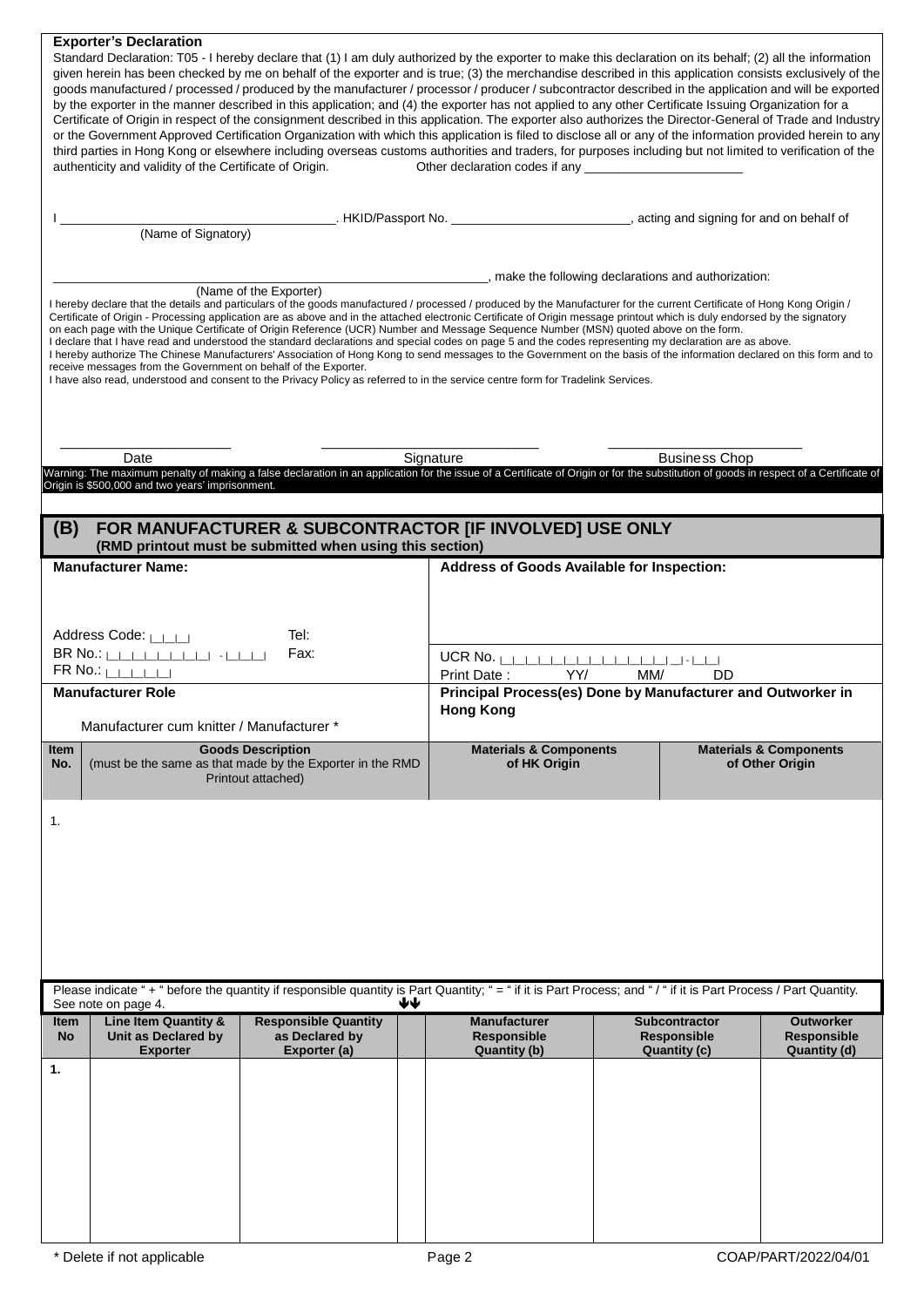| <b>Subcontractor Name:</b>                                                                                                                                                                                                                                                                                                                                                                                                                                                                                                                                                                    | Principal Process(es) Done by Subcontractor in Hong Kong                                                                                                                                                                                                                                                                                                                                                                                                                                                                                                                                                                                                                                                                                                                                                                                                                                                                                                                                                                                                                                                                                                                                                                                                                       |
|-----------------------------------------------------------------------------------------------------------------------------------------------------------------------------------------------------------------------------------------------------------------------------------------------------------------------------------------------------------------------------------------------------------------------------------------------------------------------------------------------------------------------------------------------------------------------------------------------|--------------------------------------------------------------------------------------------------------------------------------------------------------------------------------------------------------------------------------------------------------------------------------------------------------------------------------------------------------------------------------------------------------------------------------------------------------------------------------------------------------------------------------------------------------------------------------------------------------------------------------------------------------------------------------------------------------------------------------------------------------------------------------------------------------------------------------------------------------------------------------------------------------------------------------------------------------------------------------------------------------------------------------------------------------------------------------------------------------------------------------------------------------------------------------------------------------------------------------------------------------------------------------|
| LSA No._______<br>Address Code: [                                                                                                                                                                                                                                                                                                                                                                                                                                                                                                                                                             |                                                                                                                                                                                                                                                                                                                                                                                                                                                                                                                                                                                                                                                                                                                                                                                                                                                                                                                                                                                                                                                                                                                                                                                                                                                                                |
| Tel:<br>Fax:                                                                                                                                                                                                                                                                                                                                                                                                                                                                                                                                                                                  |                                                                                                                                                                                                                                                                                                                                                                                                                                                                                                                                                                                                                                                                                                                                                                                                                                                                                                                                                                                                                                                                                                                                                                                                                                                                                |
| $FR$ No.: $L$<br>Subcontractor's Declaration                                                                                                                                                                                                                                                                                                                                                                                                                                                                                                                                                  |                                                                                                                                                                                                                                                                                                                                                                                                                                                                                                                                                                                                                                                                                                                                                                                                                                                                                                                                                                                                                                                                                                                                                                                                                                                                                |
| disclose all or any of the information provided herein to any third parties in Hong Kong or elsewhere.                                                                                                                                                                                                                                                                                                                                                                                                                                                                                        | Standard Declaration: T03 - I hereby declare that (1) I am duly authorized by the subcontractor to make this declaration on its behalf; (2) all the information given herein has<br>been checked by me on behalf of the subcontractor and is true; and (3) the subcontractor has carried out the principal process(es) done by the subcontractor declared in this<br>manufacturer declaration in its factory in Hong Kong registered with Trade and Industry Department as represented by its address code described in this declaration. The<br>subcontractor also authorizes the Director-General of Trade and Industry or the Government Approved Certification Organization with which this application is filed to                                                                                                                                                                                                                                                                                                                                                                                                                                                                                                                                                        |
| (Name of Signatory)                                                                                                                                                                                                                                                                                                                                                                                                                                                                                                                                                                           | _, HKID/Passport No. _______________________, acting and signing for and on behalf of                                                                                                                                                                                                                                                                                                                                                                                                                                                                                                                                                                                                                                                                                                                                                                                                                                                                                                                                                                                                                                                                                                                                                                                          |
| (Name of the Subcontractor)                                                                                                                                                                                                                                                                                                                                                                                                                                                                                                                                                                   | ________, make the following declarations and authorization:                                                                                                                                                                                                                                                                                                                                                                                                                                                                                                                                                                                                                                                                                                                                                                                                                                                                                                                                                                                                                                                                                                                                                                                                                   |
| I declare that I have read and understood the standard declarations and special codes on page 5 and the codes representing my declaration are as above.<br>this form, and to receive messages from the Government on behalf of the Subcontractor.<br>I have also read, understood and consent to the Privacy Policy as referred to in the service centre form for Tradelink Services.                                                                                                                                                                                                         | I hereby authorize The Chinese Manufacturers' Association of Hong Kong to transform and send messages to the Government on the basis of the information declared on                                                                                                                                                                                                                                                                                                                                                                                                                                                                                                                                                                                                                                                                                                                                                                                                                                                                                                                                                                                                                                                                                                            |
| Date                                                                                                                                                                                                                                                                                                                                                                                                                                                                                                                                                                                          | Signature<br><b>Business Chop</b>                                                                                                                                                                                                                                                                                                                                                                                                                                                                                                                                                                                                                                                                                                                                                                                                                                                                                                                                                                                                                                                                                                                                                                                                                                              |
| provided to the Trade and Industry Department else applications submitted will be deferred/rejected.<br>declaration codes are used)                                                                                                                                                                                                                                                                                                                                                                                                                                                           | Note: Manufacturers and subcontractors have to ensure that the persons acting and signing for and on behalf of the manufacturers/subcontractors should be identical to the authorized signatories<br>Manufacturer's Special Declaration/Statement, if any: (For providing supplementary text required where necessary, when other                                                                                                                                                                                                                                                                                                                                                                                                                                                                                                                                                                                                                                                                                                                                                                                                                                                                                                                                              |
| <b>Manufacturer's Declaration</b>                                                                                                                                                                                                                                                                                                                                                                                                                                                                                                                                                             |                                                                                                                                                                                                                                                                                                                                                                                                                                                                                                                                                                                                                                                                                                                                                                                                                                                                                                                                                                                                                                                                                                                                                                                                                                                                                |
| is filed to disclose all or any of the information provided herein to any third parties in Hong Kong or elsewhere.                                                                                                                                                                                                                                                                                                                                                                                                                                                                            | Standard Declaration: T02 - I hereby declare that (1) I am duly authorized by the manufacturer to make this declaration on its behalf; (2) all the information given herein has<br>been checked by me on behalf of the manufacturer and is true; (3) the goods which are fully and accurately described in this manufacturer declaration have been<br>manufactured / processed / produced in the manufacturer's / subcontractor's premises or place in Hong Kong registered with Trade and Industry Department; (4) the<br>principal processes done by the manufacturer / subcontractor declared in this manufacturer declaration have been carried out in the manufacturer's / subcontractor's<br>premises or place in Hong Kong registered with Trade and Industry Department as represented by its / their address code(s) described in this declaration; and (5) the goods<br>will be located in the address of goods available for inspection as described in this declaration for not less than 2 clear working days from the date of this manufacturer<br>declaration. The manufacturer also authorizes the Director-General of Trade and Industry or the Government Approved Certification Organization with which this application<br>Other declaration codes, if any |
|                                                                                                                                                                                                                                                                                                                                                                                                                                                                                                                                                                                               | , HKID/Passport No. __________________________, acting and signing for and on behalf of                                                                                                                                                                                                                                                                                                                                                                                                                                                                                                                                                                                                                                                                                                                                                                                                                                                                                                                                                                                                                                                                                                                                                                                        |
| (Name of Signatory)                                                                                                                                                                                                                                                                                                                                                                                                                                                                                                                                                                           |                                                                                                                                                                                                                                                                                                                                                                                                                                                                                                                                                                                                                                                                                                                                                                                                                                                                                                                                                                                                                                                                                                                                                                                                                                                                                |
|                                                                                                                                                                                                                                                                                                                                                                                                                                                                                                                                                                                               | , make the following declarations and authorization:                                                                                                                                                                                                                                                                                                                                                                                                                                                                                                                                                                                                                                                                                                                                                                                                                                                                                                                                                                                                                                                                                                                                                                                                                           |
| (Name of the Manufacturer)<br>signatory on each page with the Unique Certificate of Origin Reference (UCR) Number and Message Sequence Number (MSN) quoted above on the form.<br>I declare that I have read and understood the standard declarations and special codes on page 5 and the codes representing my declaration are as above.<br>information declared on this form, and to receive messages from the Government on behalf of the Manufacturer.<br>I have also read, understood and consent to the Privacy Policy as referred to in the service centre form for Tradelink Services. | I hereby declare that the details and particulars of the goods manufactured/processed/produced by the Manufacturer for the current Certificate of Hong Kong<br>Origin/Certificate of Origin - Processing application are as above and in the attached electronic Certificate of Origin message printout which is duly endorsed by the<br>I hereby authorize The Chinese Manufacturers' Association of Hong Kong to send (and to transform, where necessary) messages to the Government on the basis of the                                                                                                                                                                                                                                                                                                                                                                                                                                                                                                                                                                                                                                                                                                                                                                     |
|                                                                                                                                                                                                                                                                                                                                                                                                                                                                                                                                                                                               |                                                                                                                                                                                                                                                                                                                                                                                                                                                                                                                                                                                                                                                                                                                                                                                                                                                                                                                                                                                                                                                                                                                                                                                                                                                                                |
| Signature<br><b>Date</b>                                                                                                                                                                                                                                                                                                                                                                                                                                                                                                                                                                      | <b>Business Chop</b>                                                                                                                                                                                                                                                                                                                                                                                                                                                                                                                                                                                                                                                                                                                                                                                                                                                                                                                                                                                                                                                                                                                                                                                                                                                           |
| provided to the Trade and Industry Department else applications submitted will be deferred/rejected.                                                                                                                                                                                                                                                                                                                                                                                                                                                                                          | Note: Manufacturers and subcontractors have to ensure that the persons acting and signing for and on behalf of the manufacturers/subcontractors should be identical to the authorized signatories                                                                                                                                                                                                                                                                                                                                                                                                                                                                                                                                                                                                                                                                                                                                                                                                                                                                                                                                                                                                                                                                              |
| respect of a Certificate of Origin is \$500,000 and two years' imprisonment.                                                                                                                                                                                                                                                                                                                                                                                                                                                                                                                  | Warning: The maximum penalty for making a false declaration in an application for the issue of a Certificate of Origin or for the substitution of goods in                                                                                                                                                                                                                                                                                                                                                                                                                                                                                                                                                                                                                                                                                                                                                                                                                                                                                                                                                                                                                                                                                                                     |
| (C)<br><b>FOR SUBCONTRACTOR USE ONLY</b>                                                                                                                                                                                                                                                                                                                                                                                                                                                                                                                                                      | (Manufacturer is using electronic means, MD printout must be submitted when using this section)                                                                                                                                                                                                                                                                                                                                                                                                                                                                                                                                                                                                                                                                                                                                                                                                                                                                                                                                                                                                                                                                                                                                                                                |
| <b>Subcontractor Name:</b>                                                                                                                                                                                                                                                                                                                                                                                                                                                                                                                                                                    |                                                                                                                                                                                                                                                                                                                                                                                                                                                                                                                                                                                                                                                                                                                                                                                                                                                                                                                                                                                                                                                                                                                                                                                                                                                                                |
| Address Code: $ $ $ $ $ $ $ $                                                                                                                                                                                                                                                                                                                                                                                                                                                                                                                                                                 | $UCR$ No.: $\Box$                                                                                                                                                                                                                                                                                                                                                                                                                                                                                                                                                                                                                                                                                                                                                                                                                                                                                                                                                                                                                                                                                                                                                                                                                                                              |
| BR No: $\vert$                                                                                                                                                                                                                                                                                                                                                                                                                                                                                                                                                                                |                                                                                                                                                                                                                                                                                                                                                                                                                                                                                                                                                                                                                                                                                                                                                                                                                                                                                                                                                                                                                                                                                                                                                                                                                                                                                |
| $FR No: 1 + 1 + 1$                                                                                                                                                                                                                                                                                                                                                                                                                                                                                                                                                                            | Print Date on Submitted Printout:                                                                                                                                                                                                                                                                                                                                                                                                                                                                                                                                                                                                                                                                                                                                                                                                                                                                                                                                                                                                                                                                                                                                                                                                                                              |
| Tel:<br>Fax:                                                                                                                                                                                                                                                                                                                                                                                                                                                                                                                                                                                  | <b>YY</b><br>DD<br>мм                                                                                                                                                                                                                                                                                                                                                                                                                                                                                                                                                                                                                                                                                                                                                                                                                                                                                                                                                                                                                                                                                                                                                                                                                                                          |
| Warning:                                                                                                                                                                                                                                                                                                                                                                                                                                                                                                                                                                                      |                                                                                                                                                                                                                                                                                                                                                                                                                                                                                                                                                                                                                                                                                                                                                                                                                                                                                                                                                                                                                                                                                                                                                                                                                                                                                |
| substitution of goods in respect of a Certificate of Origin is \$500,000 and two years' imprisonment.                                                                                                                                                                                                                                                                                                                                                                                                                                                                                         | The maximum penalty for making a false declaration in an application for the issue of a Certificate of Origin or for                                                                                                                                                                                                                                                                                                                                                                                                                                                                                                                                                                                                                                                                                                                                                                                                                                                                                                                                                                                                                                                                                                                                                           |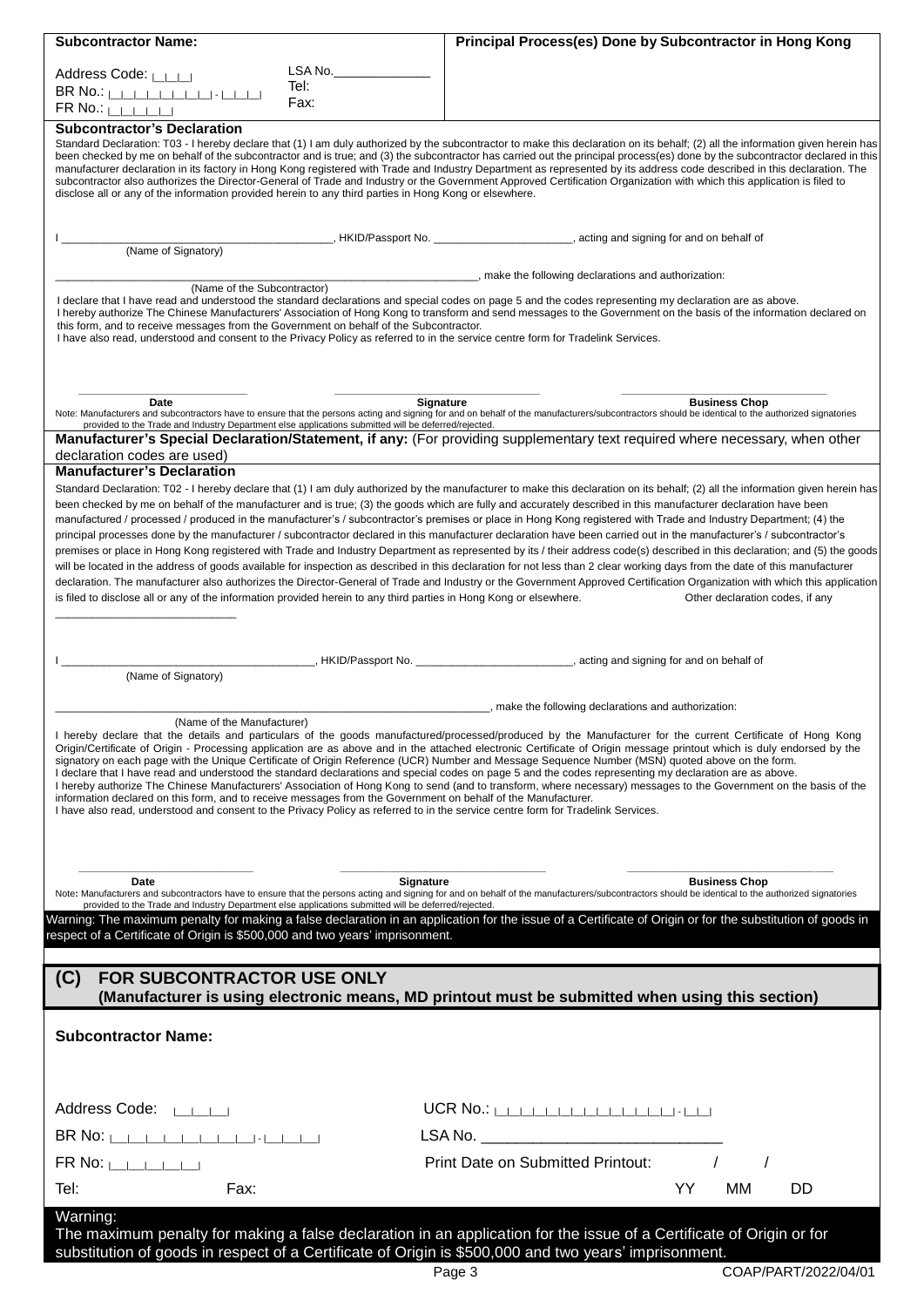# **Subcontractor's Declaration**

| <u> subscrittactor o Bocial ationi</u><br>Standard Declaration: T03 - I hereby declare that (1) I am duly authorized by the subcontractor<br>to make this declaration on its behalf; (2) all the information given herein has been checked by<br>me on behalf of the subcontractor and is true; and (3) the subcontractor has carried out the<br>principal process(es) done by the subcontractor declared in this manufacturer declaration in its<br>factory in Hong Kong registered with Trade and Industry Department as represented by its<br>address code described in this declaration. The subcontractor also authorizes the<br>Director-General of Trade and Industry or the Government Approved Certification Organization<br>with which this application is filed to disclose all or any of the information provided herein to any<br>third parties in Hong Kong or elsewhere. |
|-----------------------------------------------------------------------------------------------------------------------------------------------------------------------------------------------------------------------------------------------------------------------------------------------------------------------------------------------------------------------------------------------------------------------------------------------------------------------------------------------------------------------------------------------------------------------------------------------------------------------------------------------------------------------------------------------------------------------------------------------------------------------------------------------------------------------------------------------------------------------------------------|
|                                                                                                                                                                                                                                                                                                                                                                                                                                                                                                                                                                                                                                                                                                                                                                                                                                                                                         |
| (Name of the Subcontractor)                                                                                                                                                                                                                                                                                                                                                                                                                                                                                                                                                                                                                                                                                                                                                                                                                                                             |
|                                                                                                                                                                                                                                                                                                                                                                                                                                                                                                                                                                                                                                                                                                                                                                                                                                                                                         |
| make the following declarations and authorization:                                                                                                                                                                                                                                                                                                                                                                                                                                                                                                                                                                                                                                                                                                                                                                                                                                      |
| I hereby declare that the details for the current Certificate of Hong Kong Origin / Certificate of<br>Origin - Processing application are as in the attached electronic Certificate of Origin message<br>printout which is duly endorsed by the signatory on each page with the Unique Certificate of<br>Origin Reference (UCR) Number and Message Sequence Number (MSN) quoted above on this<br>form.                                                                                                                                                                                                                                                                                                                                                                                                                                                                                  |
| I declare that I have read and understood the standard declarations and special codes on page 5<br>and the code representing my declaration is as above.                                                                                                                                                                                                                                                                                                                                                                                                                                                                                                                                                                                                                                                                                                                                |
| I hereby authorize The Chinese Manufacturers' Association of Hong Kong to transform and send<br>messages to the Government on the basis of the information declared on this form, and to receive<br>messages from the Government on behalf of the Subcontractor.                                                                                                                                                                                                                                                                                                                                                                                                                                                                                                                                                                                                                        |
| I have also read, understood and consent to the Privacy Policy as referred to in the service centre<br>form for Tradelink Services.                                                                                                                                                                                                                                                                                                                                                                                                                                                                                                                                                                                                                                                                                                                                                     |
|                                                                                                                                                                                                                                                                                                                                                                                                                                                                                                                                                                                                                                                                                                                                                                                                                                                                                         |
| Signature<br><b>Business Chop</b><br>Date                                                                                                                                                                                                                                                                                                                                                                                                                                                                                                                                                                                                                                                                                                                                                                                                                                               |
| Note: Manufacturers and subcontractors have to ensure that the persons acting and signing for and on behalf of the manufacturers/subcontractors<br>should be identical to the authorized signatories provided to the Trade and Industry Department else applications submitted will be<br>deferred/rejected.                                                                                                                                                                                                                                                                                                                                                                                                                                                                                                                                                                            |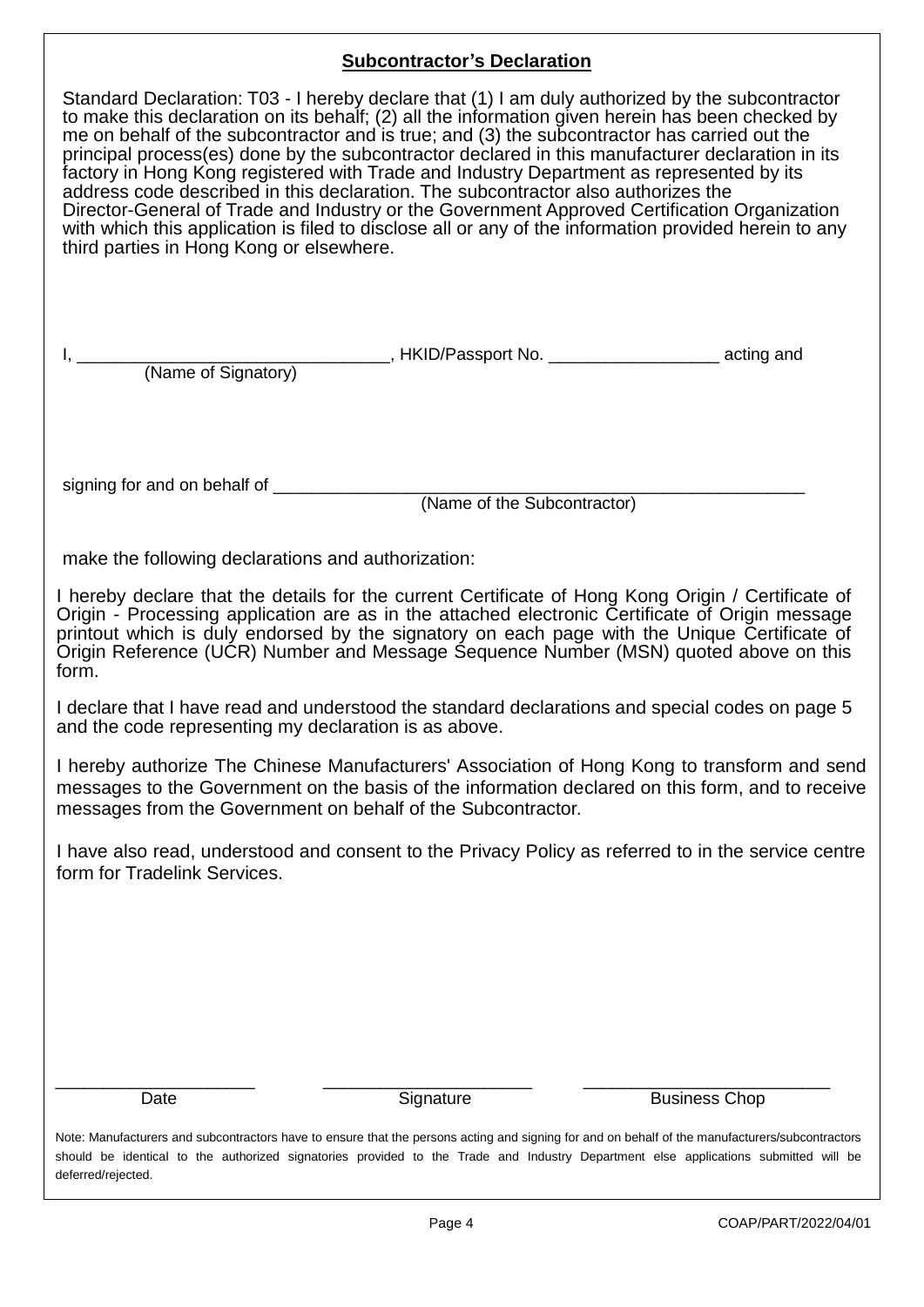| <b>CERTIFICATE OF HONG KONG ORIGIN / CERTIFICATE OF ORIGIN - PROCESSING</b> |
|-----------------------------------------------------------------------------|
|                                                                             |

|                 | <b>STANDARD DECLARATION</b> | <b>CODE LIST</b>                                                                                                                                                                                                                                                                                                                                                                                                                                                |
|-----------------|-----------------------------|-----------------------------------------------------------------------------------------------------------------------------------------------------------------------------------------------------------------------------------------------------------------------------------------------------------------------------------------------------------------------------------------------------------------------------------------------------------------|
| Code            | To be made by               | Description                                                                                                                                                                                                                                                                                                                                                                                                                                                     |
| E07             | Exporter                    | I declare that the purpose of the marking or labelling of goods described on this application to indicate their origin is China (or the<br>People's Republic of China) is solely for meeting the requirement of the US government for import of the concerned goods to the US.<br>Such origin marking or labelling should be interpreted to indicate that the goods originate in Hong Kong (being part of China) but not<br>other parts of China.               |
| M05             | Manufacturer                | I declare that the fabric(s) described in this Manufacturer Declaration is (are) formed in Hong Kong and that the fabric-forming<br>process(es) of this (these) fabric(s) is (are) carried out by the local registered factory named in my Special Declaration / Statement in<br>this Manufacturer Declaration.                                                                                                                                                 |
| M06             | Manufacturer                | I declare that the fabric(s) making up the goods described in this Manufacturer Declaration is (are) formed in Hong Kong and that the<br>fabric-forming process(es) of this (these) fabric(s) is (are) carried out by the local registered factory named in my Special Declaration /<br>Statement in this Manufacturer Declaration.                                                                                                                             |
| <b>M07</b>      | Manufacturer                | I declare that the yarn described in this Manufacturer Declaration is spun in Hong Kong from fibre.                                                                                                                                                                                                                                                                                                                                                             |
| <b>M08</b>      | Manufacturer                | I declare that the watch movements of the watches described in this Manufacturer Declaration have been assembled and tested in<br>Hong Kong by the local registered factory named in my Special Declaration / Statement in this Manufacturer Declaration.                                                                                                                                                                                                       |
| M09             | Manufacturer                | I declare that decorating and baking of the goods described in this Manufacturer Declaration represent at least 25% of the value of the<br>finished products.                                                                                                                                                                                                                                                                                                   |
| M10             | Manufacturer                | I declare that decorating of the goods described in this Manufacturer Declaration represents at least 25% of the value of the finished<br>products.                                                                                                                                                                                                                                                                                                             |
| M11             | Manufacturer                | I declare that the goods described in this Manufacturer Declaration contain at least 25% Hong Kong cost content attributable to local<br>components and labours.                                                                                                                                                                                                                                                                                                |
| M <sub>12</sub> | Manufacturer                | I declare that the value of foreign origin parts of the goods described in this Manufacturer Declaration does not exceed 25% of the cost<br>of the finished products.                                                                                                                                                                                                                                                                                           |
| M <sub>13</sub> | Manufacturer                | I declare that the watch movement(s) of the watches described in this Manufacturer Declaration is (are) supplied by the local registered<br>factory named in my Special Declaration / Statement in this Manufacturer Declaration.                                                                                                                                                                                                                               |
| M14             | Manufacturer                | I declare that the fabric(s) described in this Manufacturer Declaration is (are) printed, dyed and finished as required in Hong Kong and<br>that these processes are carried out by the local registered factory(ies) named in my Special Declaration / Statement in this<br>Manufacturer Declaration. Relevant processes respectively carried out by the named factory(ies) are also specified in this Special<br>Declaration / Statement.                     |
| M <sub>15</sub> | Manufacturer                | I declare that the fabric(s) making up the goods described in this Manufacturer Declaration is (are) printed, dyed and finished as<br>required in Hong Kong and that these processes are carried out by the local registered factory(ies) named in my Special Declaration /<br>Statement in this Manufacturer Declaration. Relevant processes respectively carried out by the named factory(ies) are also specified<br>in this Special Declaration / Statement. |
| M17             | Manufacturer                | I have read and understood, and agree to abide by the Certificate of Hong Kong Origin and Outward Processing Arrangement<br>requirements for export of shirts and blouses to the EU as set out in Certificate of Origin Circular No. 3/2006 dated 8 March 2006.                                                                                                                                                                                                 |

# **EXPORTER'S SPECIAL REQUEST CODES SUPPORTING DOCUMENT CODES**

- **Code Description Code Description**
- Explanatory letter for Retrospective CO Application<br>
Fequest for an additional copy of the certificate<br>
502 Hiding information of consignee to be printed on the certificate<br>
503 Request for endorsement on supporting docume 502 Hiding information of consignee to be printed on the certificate 206 Explanatory letter for expeditious application 503 Request for endorsement on supporting documents such as 207 Explanatory letter (others) commercial invoice 208 Copy of buyer's order<br>
208 Copy of buyer's order<br>
209 Copy of production or

# **EXPEDITIOUS PROCESSING REQUEST REASON CODES** 210<br>
<u>Code</u> Description 211

- **Code Description**<br>
To meet unexpected change of tight shipment schedule<br>
212 Copy of Letter of Credit (L/C) 101 To meet unexpected change of tight shipment schedule 212 Copy of Letter of Copy of invoice<br>102 To meet urgent request of the overseas buyer for advanced 213 Copy of invoice 102 To meet urgent request of the overseas buyer for advanced 213<br>delivery of goods 214
- 103 To send samples urgently required by overseas buyers
- 104 To facilitate clearance of consignments held up by overseas 216 Relevant copy of Certificate of Origin
- 
- 106 Deferred for amendment after production / consignment 220 Copy of authorisation letter from copyright holder<br>
20 Copy of authorisation letter from copyright holder<br>
HD3 Others
- check by C&ED. This is a retrospective application and the control of the check by C&ED. This is a retrospective application
- 107 This is a retrospective application<br>110 To meet the terms of Letter of Credit (L/C)
- 
- 

- 
- -
- 
- 209 Copy of production order and records<br>210 Copy of buyer's shipment instructions
	-
	-
	-
- 214 Copy of shipping document: e.g. bill of lading / air waybill<br>215 Copy of packing list
	-
	-
- customs 217 Copy of Export Licence (EL) and/or other trade documents
- 105 Application being deferred for one or more times 219 Copy of authorisation letter from registered brand name / trademark holder
	-

110 To meet the terms of Letter of Credit (L/C)  $P$ art Process, (a) = (b) = (c) = (d), value of the indicator should be '='

HD3 Others **Part Quantity, (a) = (b)** + (c) + (d), value of the indicator should be '+'

When (b)  $+$  (c)  $+$  (d) do not add up or each is not equivalent to (a), value of the indicator should be '/'